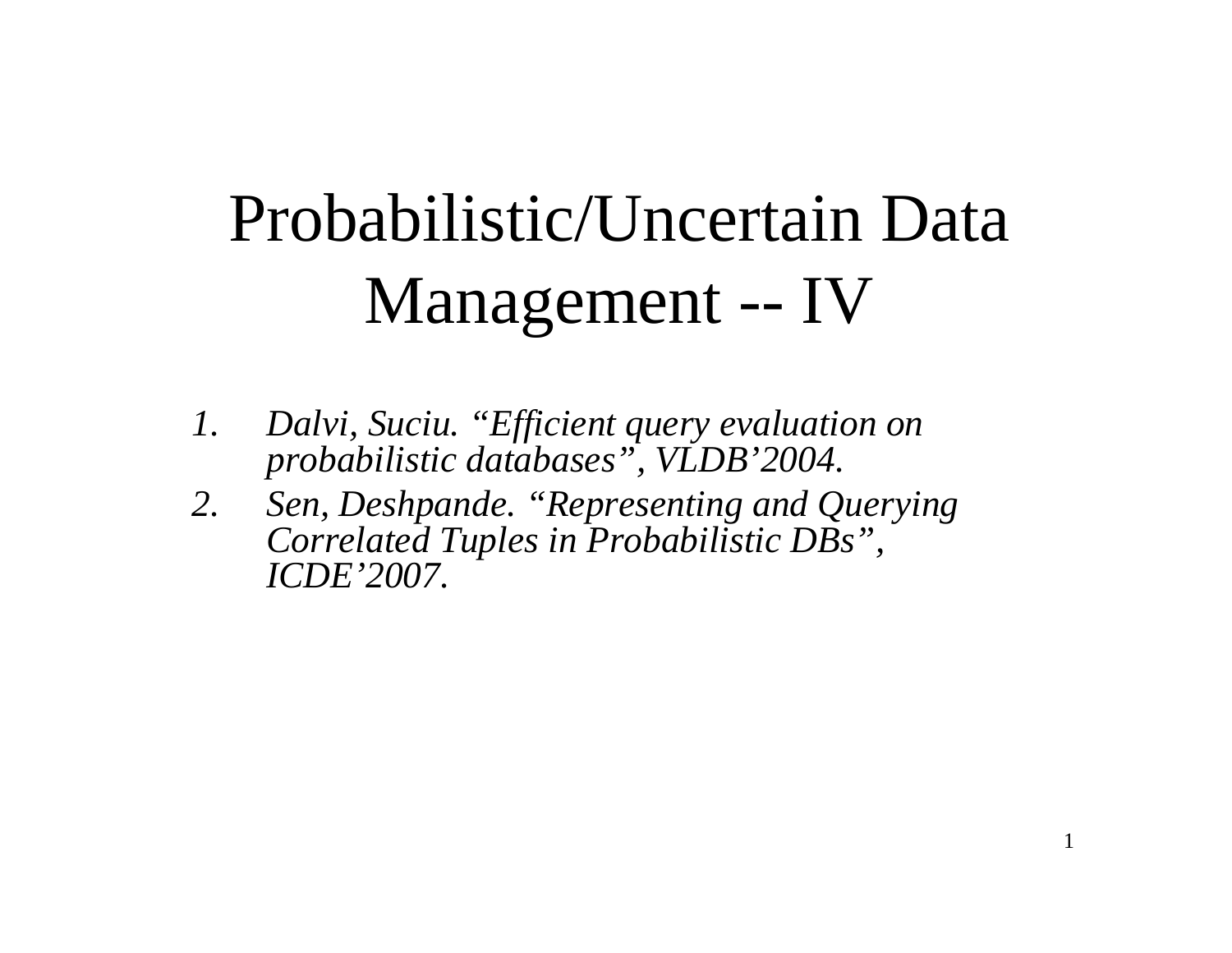## A Restricted Formalism: Explicit Independent Tuples

**Tuple independent** probabilistic database

$$
TUP = \{t_1, t_2, ..., t_M\}\n = all tuples
$$

 $pr: TUP \rightarrow [0,1]$  No restrictions

$$
Pr(I) = \prod_{t \in I} pr(t) \times \prod_{t \notin I} (1-pr(t))
$$

 $\mathrm{INST} = \mathcal{P}(\mathrm{TUP})$ 

 $\mathrm{N}=2^\mathrm{M}$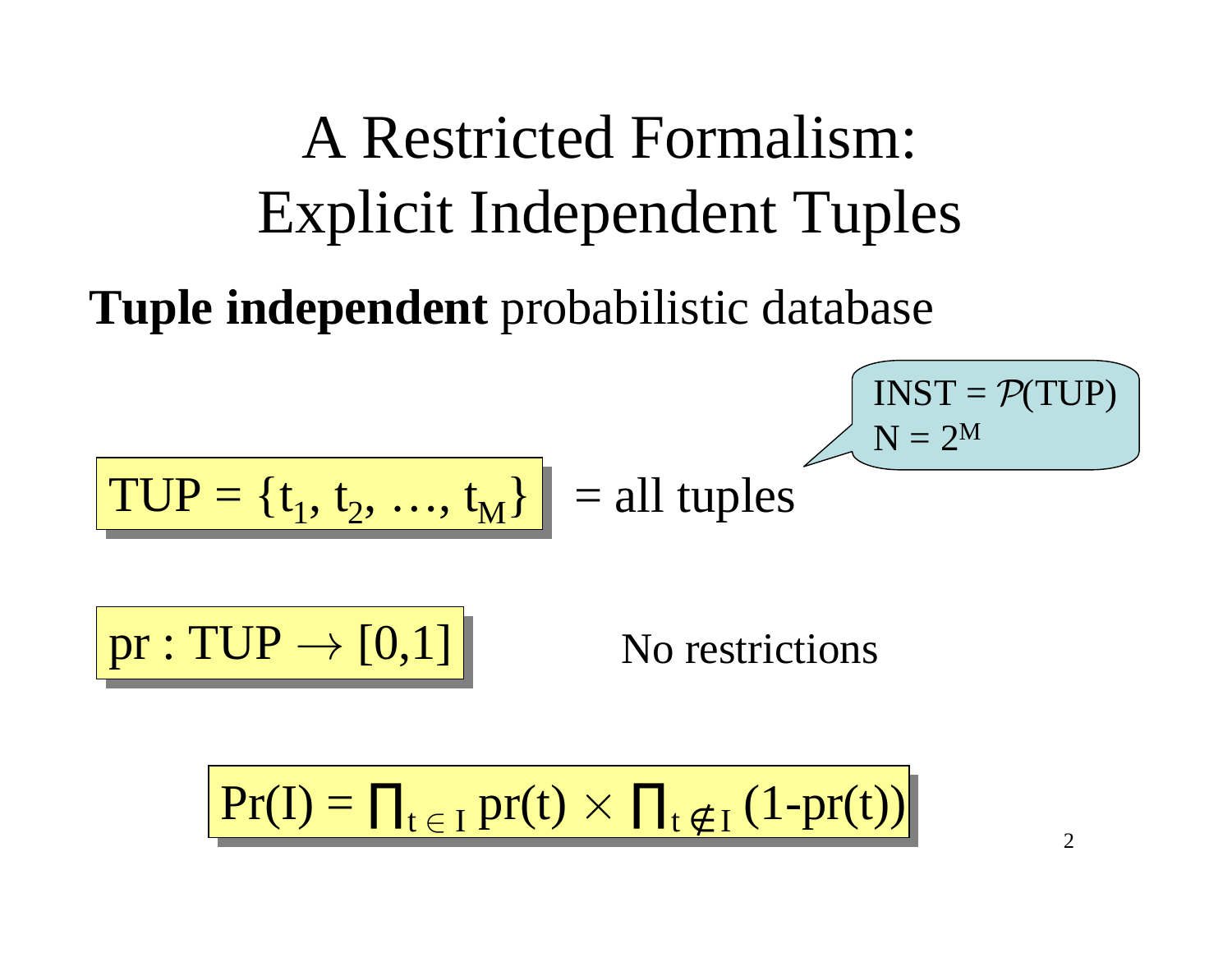#### Tuple Prob.  $\Rightarrow$  Possible Worlds

| <b>Name</b> | <b>City</b>   | pr          |
|-------------|---------------|-------------|
| John        | Seattle       | $p_1 = 0.8$ |
| Sue         | <b>Boston</b> | $p_2 = 0.6$ |
| Fred        | <b>Boston</b> | $p_3 = 0.9$ |

$$
\fbox{E[ size(Ip)] =}
$$
  
2.3 tuples

 $I^p =$ 

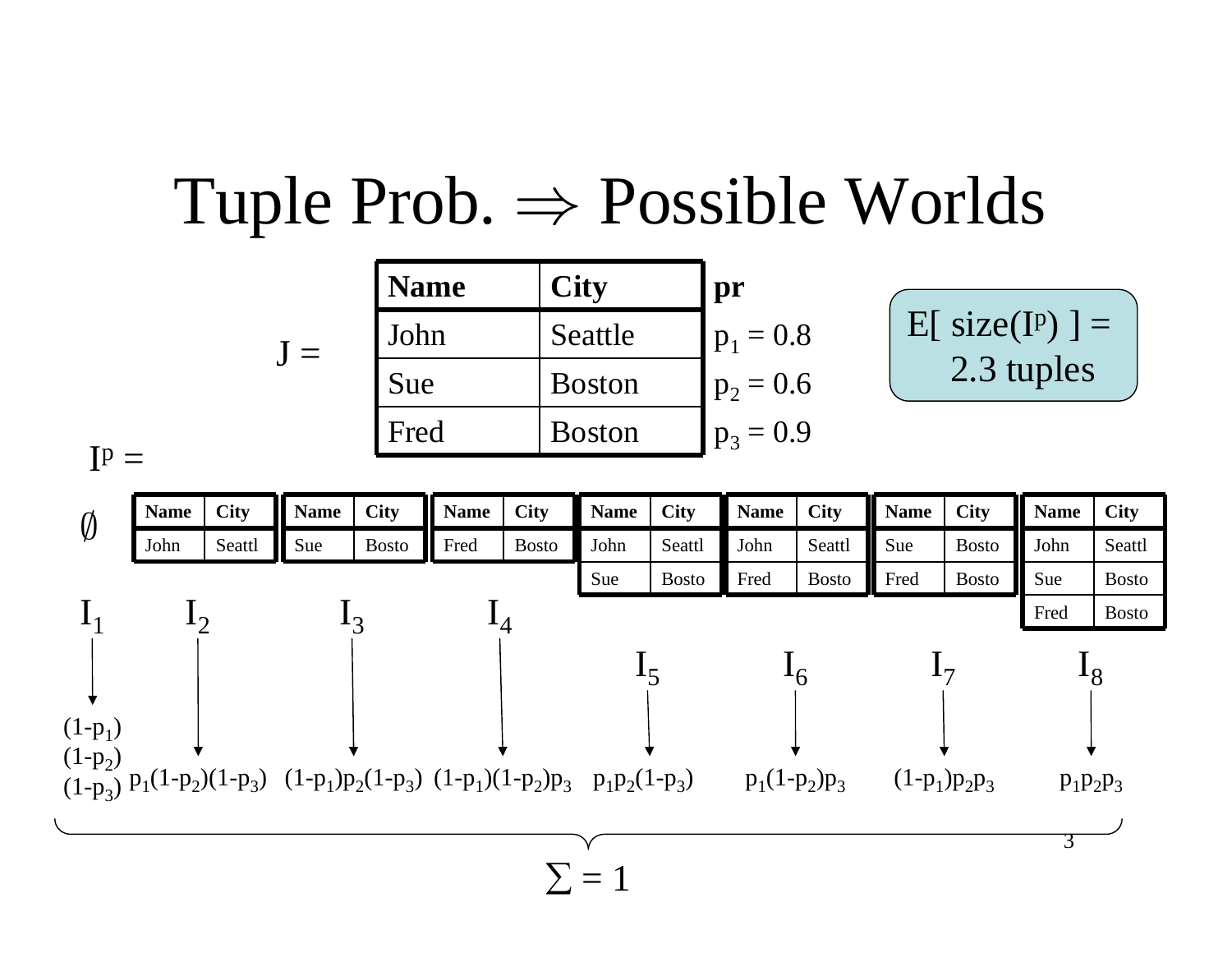#### Tuple-Independent DBs are Incomplete

| <b>Name</b> | <b>Address</b> |  |
|-------------|----------------|--|
| John        | Seattle        |  |



|        | Name   Address |          |                          |
|--------|----------------|----------|--------------------------|
| l John | Seattle        | $p_1p_2$ |                          |
| I Sue  | Seattle        |          | $\overline{\phantom{0}}$ |

Very limited – cannot capture correlations across tuples

#### *Not Closed*

 $\emptyset$  1-p<sub>1</sub> - p<sub>1</sub>p<sub>2</sub>

• Query operators can introduce complex correlations!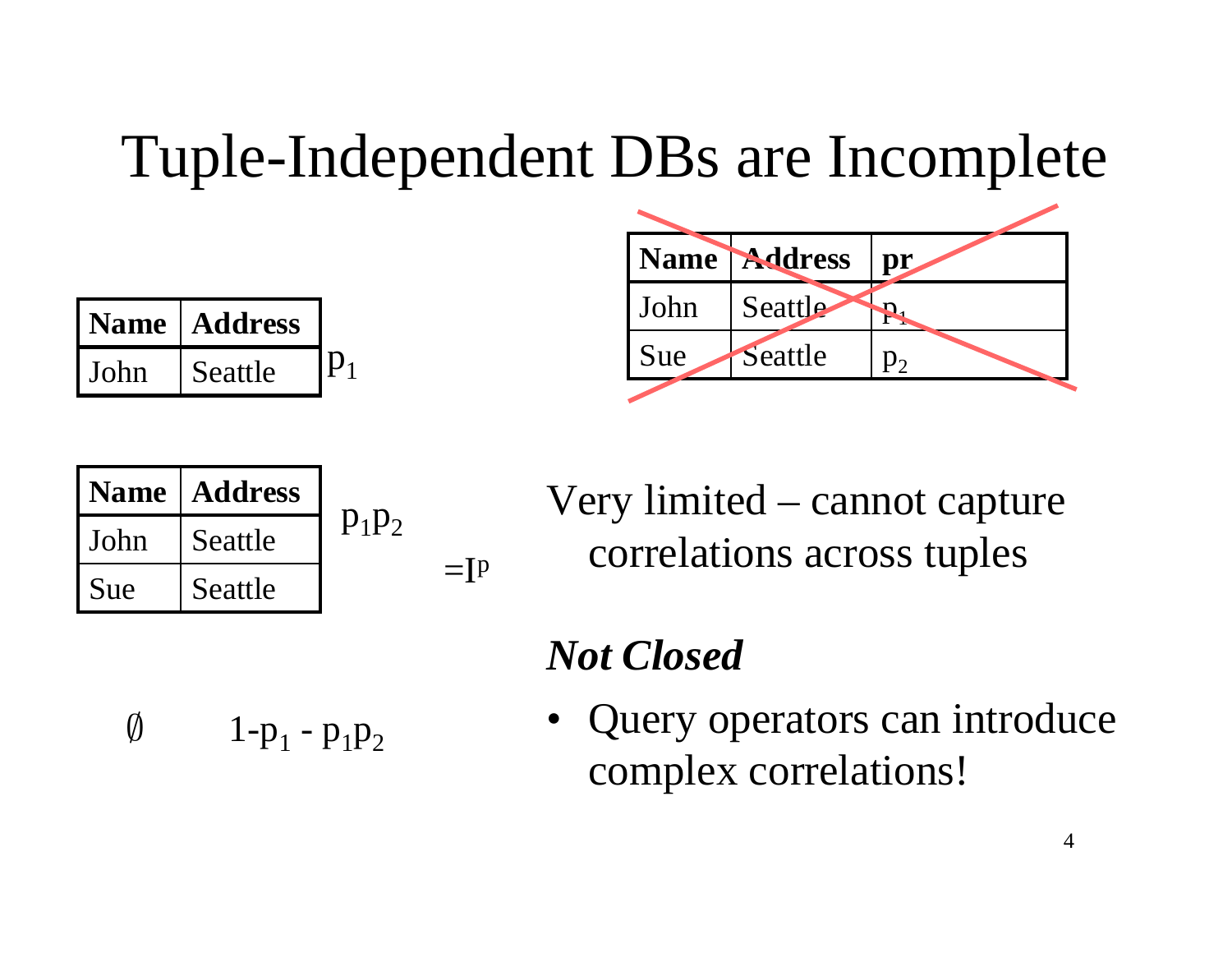### Query Evaluation on Probabilistic DBs

- Focus on possible tuple semantics
	- –Compute likelihood of individual answer tuples
- Probability of Boolean expressions
	- –Key operation for *Intensional Query Evaluation*
- Complexity of query evaluation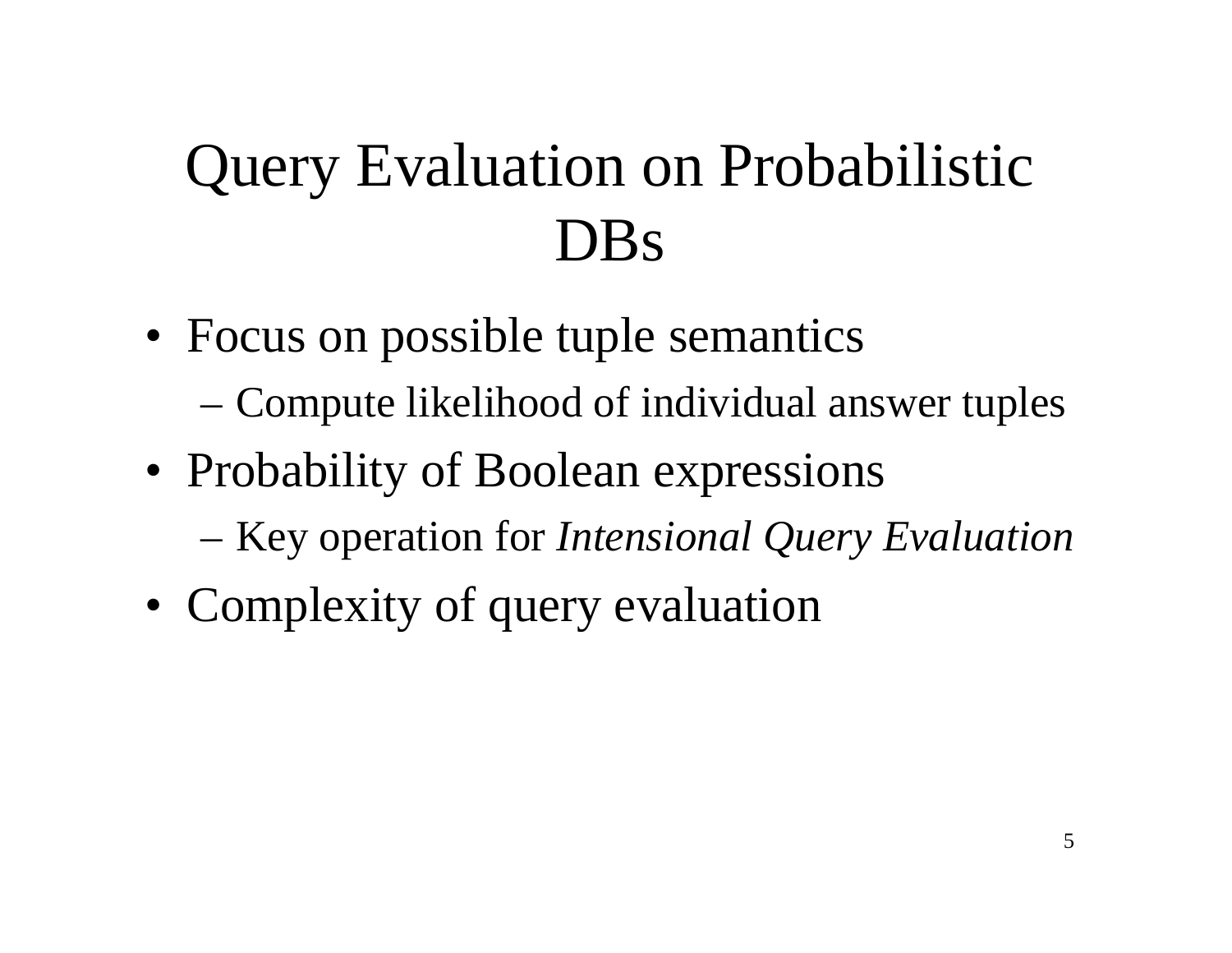

# Complexity of Boolean Expression Probability

**Theorem** [Valiant:1979] **Theorem** [Valiant:1979] For a boolean expression E, computing Pr(E) is #P-complete For a boolean expression E, computing Pr(E) is #P-complete

NP <sup>=</sup> class of problems of the form "is there <sup>a</sup> witness ?" SAT #P <sup>=</sup> class of problems of the form "how many witnesses ?" #SAT

The decision problem for 2CNF is in PTIME The counting problem for 2CNF is #P-complete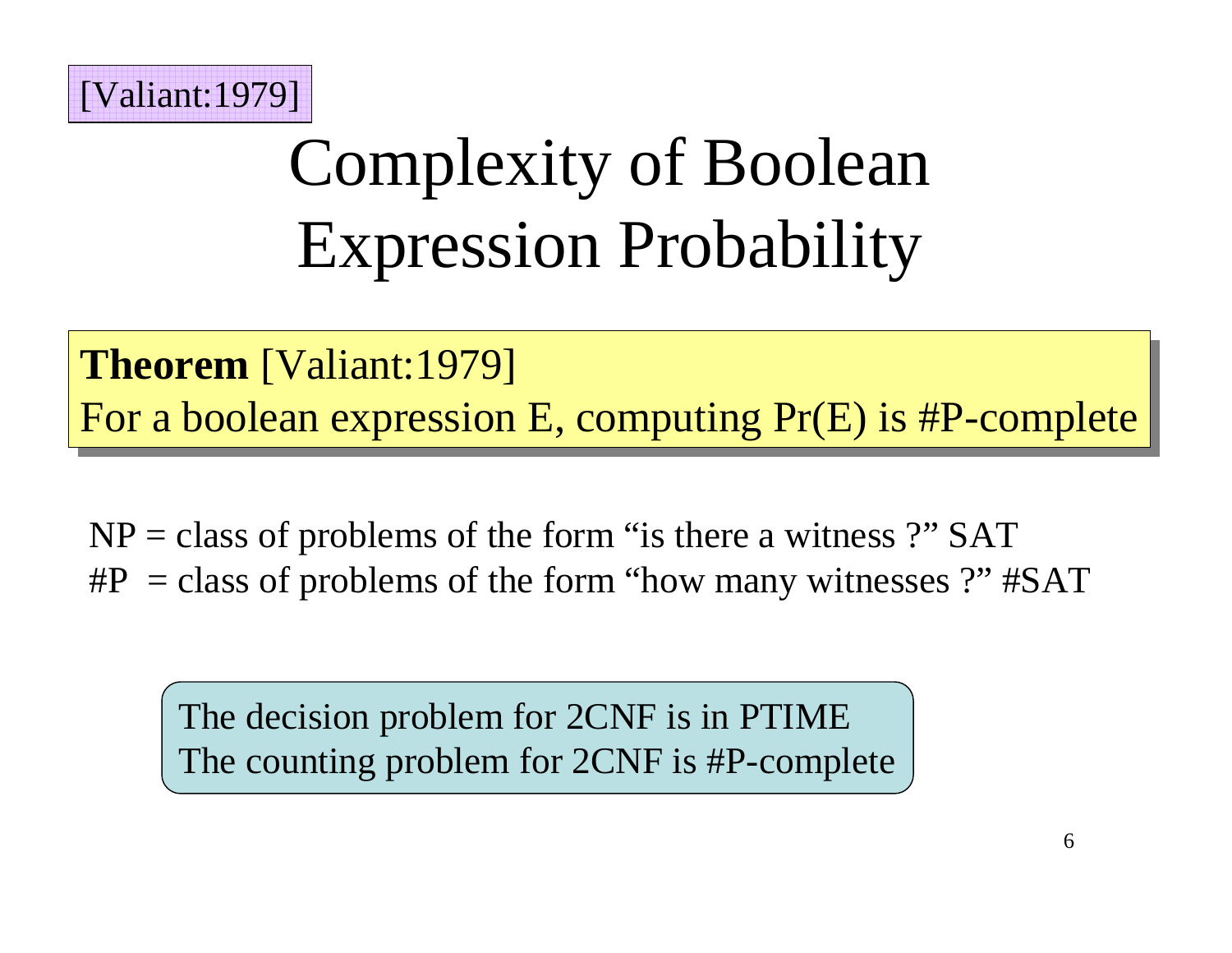# Query Complexity

Data complexity of <sup>a</sup> query Q:

• Compute  $Q(I^p)$ , for probabilistic database I<sup>p</sup>

Simplest scenario only:

- Possible tuples semantics for Q
- Independent tuples for I<sup>p</sup>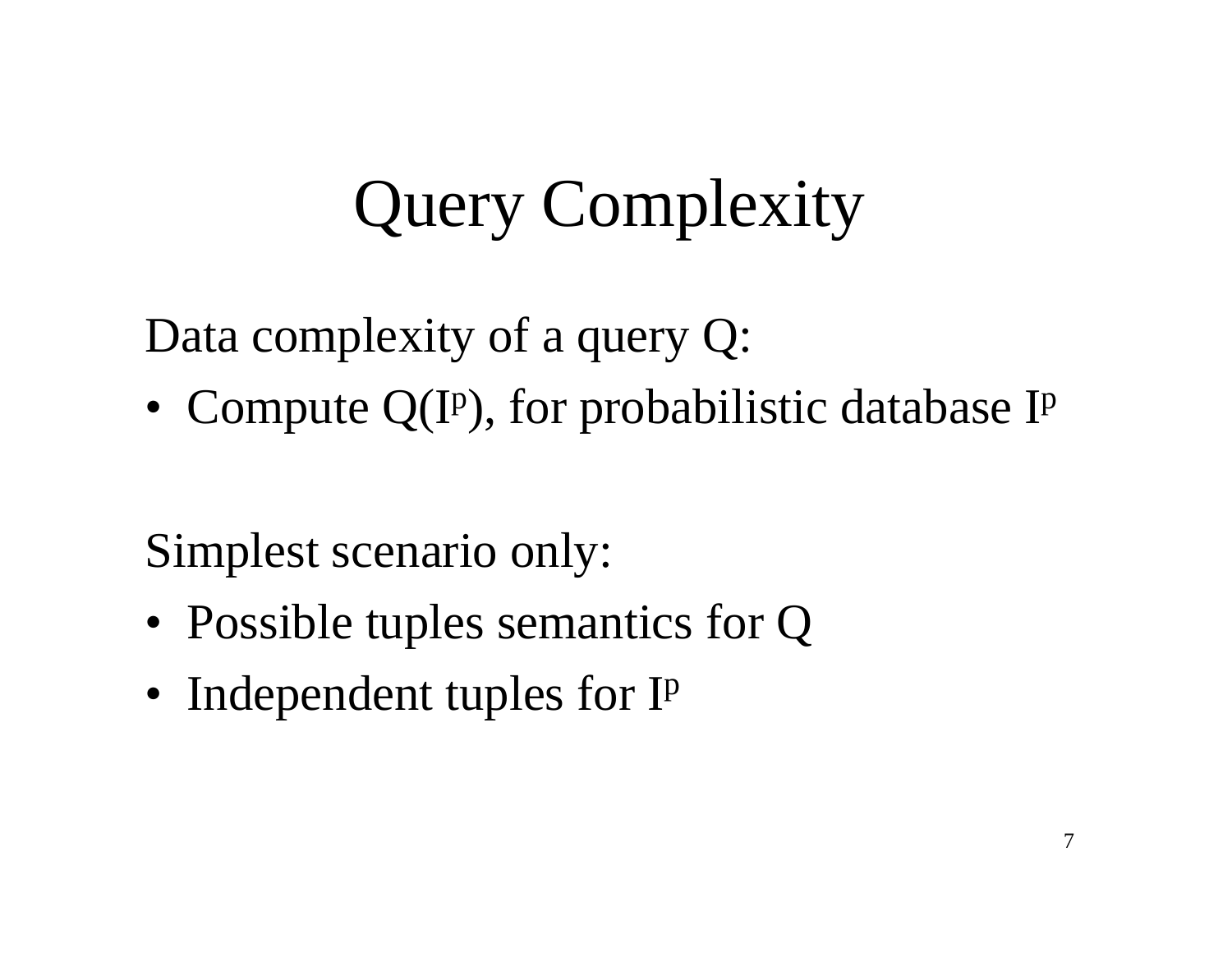[Fuhr&Roellke:1997,Dalvi&Suciu:2004]

#### Extensional Query Evaluation Relational ops compute probabilities

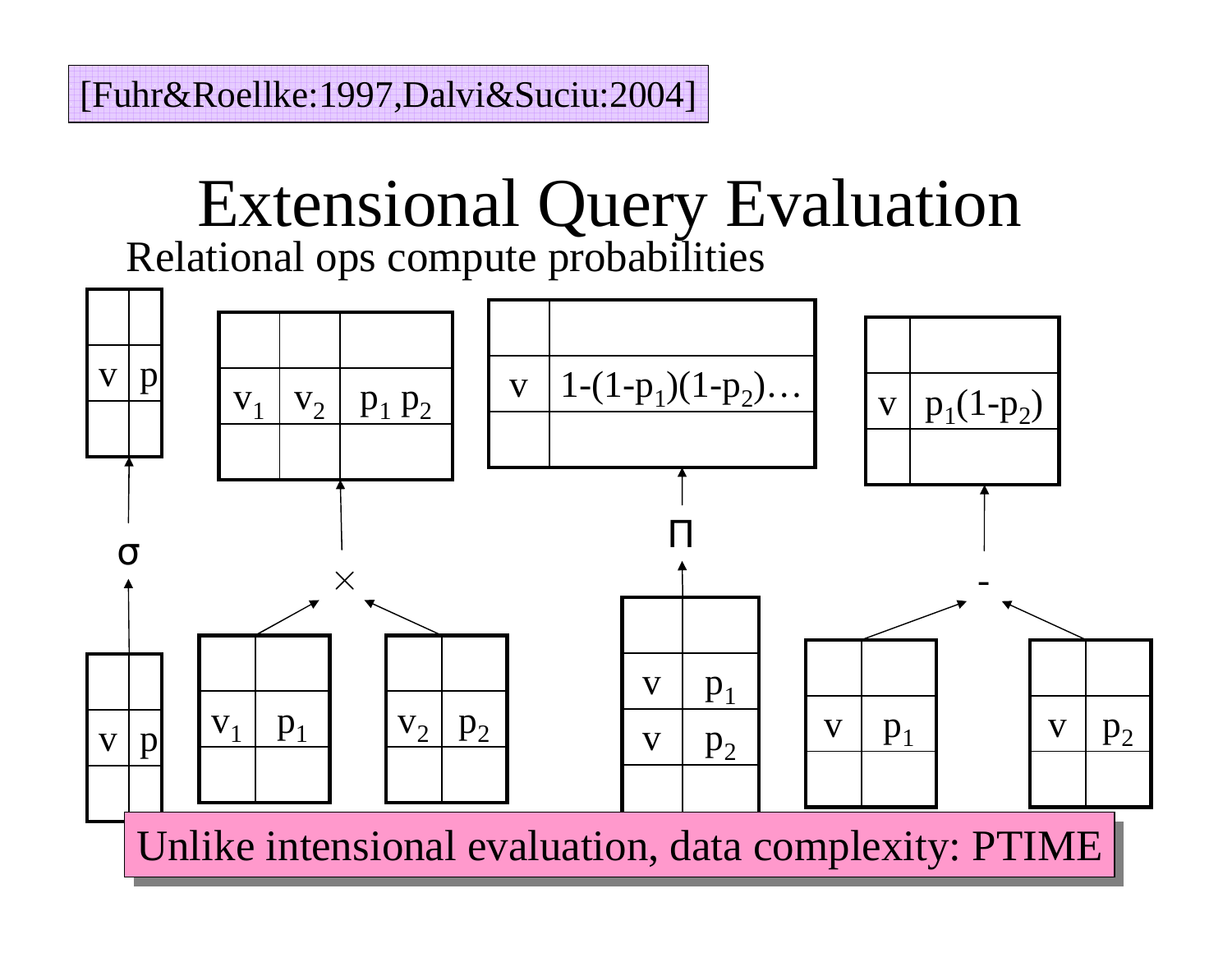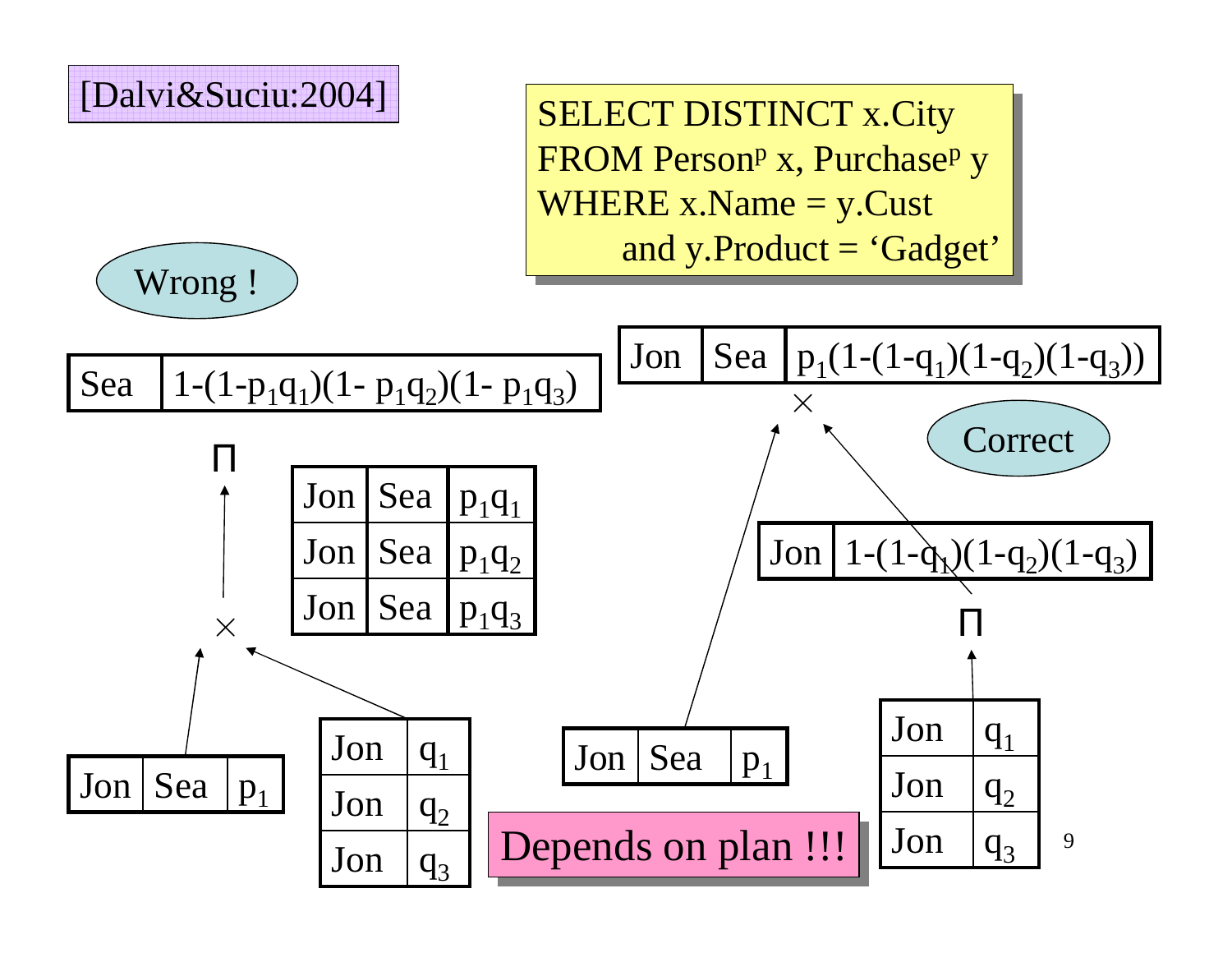## Query Complexity

Sometimes  $\frac{\pi}{2}$  correct ("safe") extensional plan

$$
\boxed{\mathbf{Q}_{bad} \cdot \mathbf{R}(x), S(x,y), T(y)}
$$
   
Data complexity  
is #P complete

**Theorem** The following are equivalent **Theorem** The following are equivalent

- Q has PTIME data complexity Q has PTIME data complexity
- Q admits an extensional plan (and one finds it in PTIME) Q admits an extensional plan (and one finds it in PTIME)
- Q does not have  $Q_{bad}$  as a subquery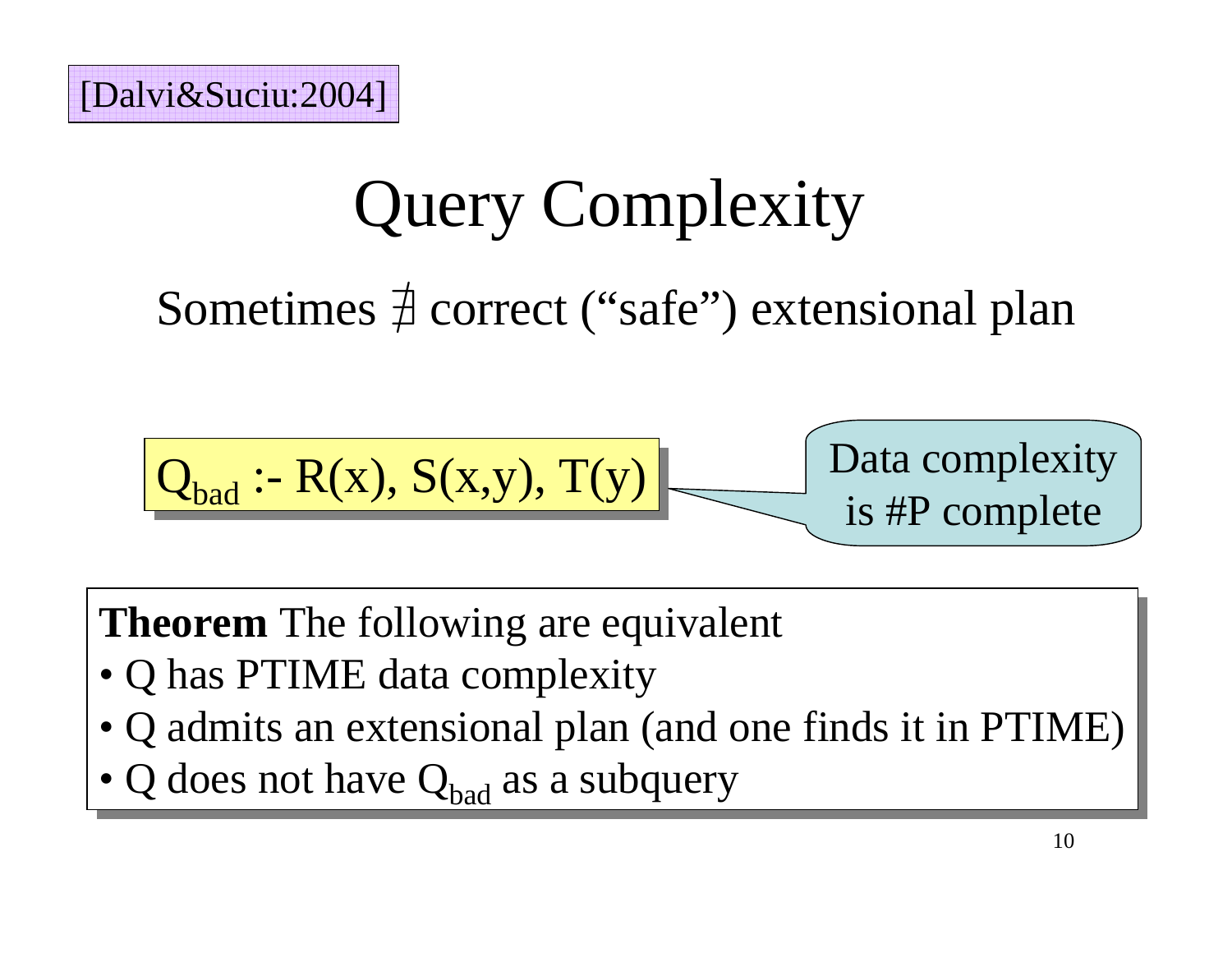### Computing <sup>a</sup> Safe SPJ Extensional Plan

Problem is due to projection operations

- An "unsafe" extensional projection combines tuples that are correlated assuming independence
- Projection over <sup>a</sup> join that projects away at least one of the join attrs  $\rightarrow$  Unsafe projection!
- *Intuitive:* Joins create correlated output tuples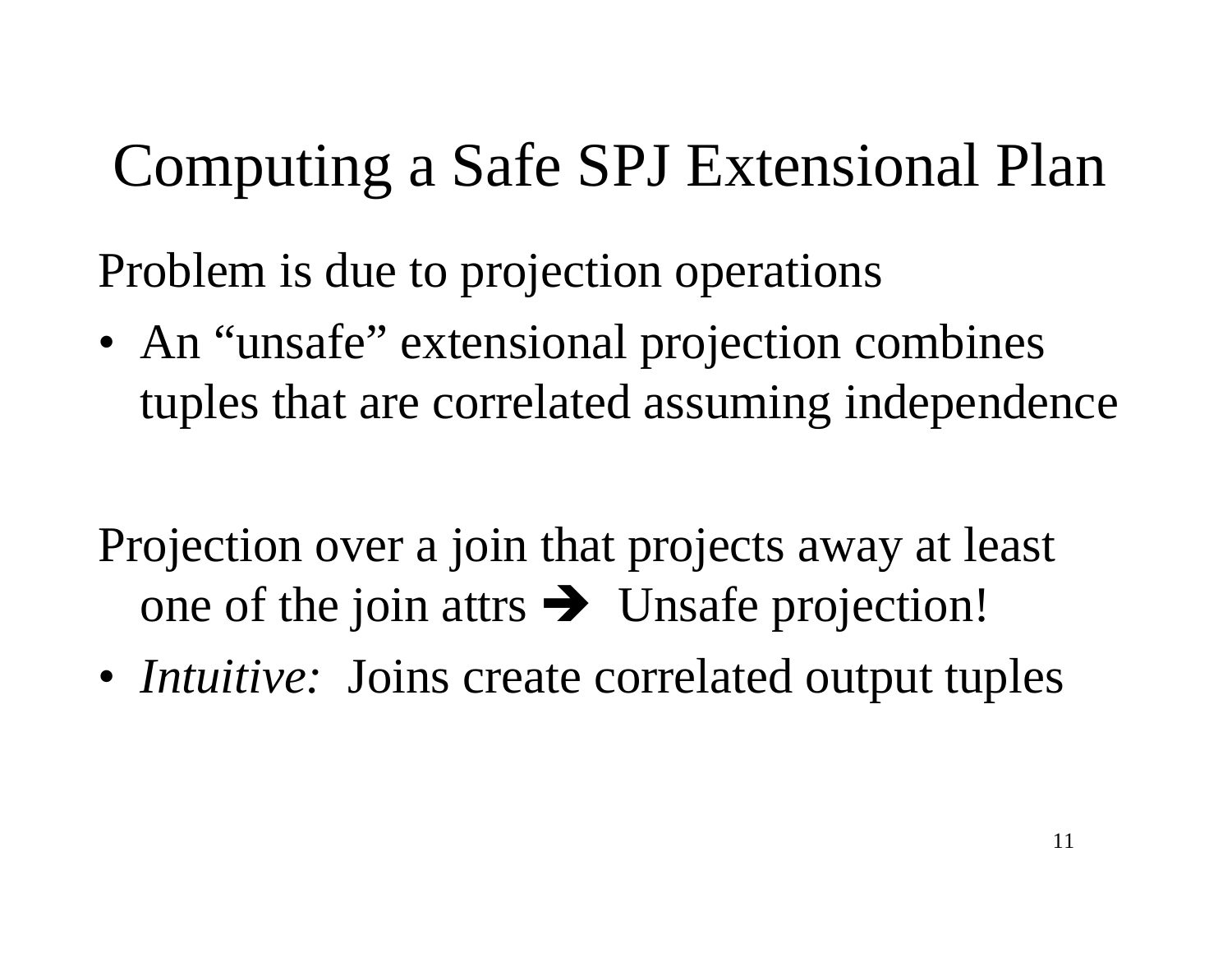## Computing <sup>a</sup> Safe SPJ Extensional Plan

Algorithm for Safe Extensional SPJ Evaluation

- Apply safe projections as late as possible in the plan
- If no more safe projections exist, look for joins where all attributes are included in the output

–– Recurse on the LHS, RHS of the join

Sound and complete safe SPJ evaluation algorithm

• *If <sup>a</sup> safe plan exists*, the algo finds it!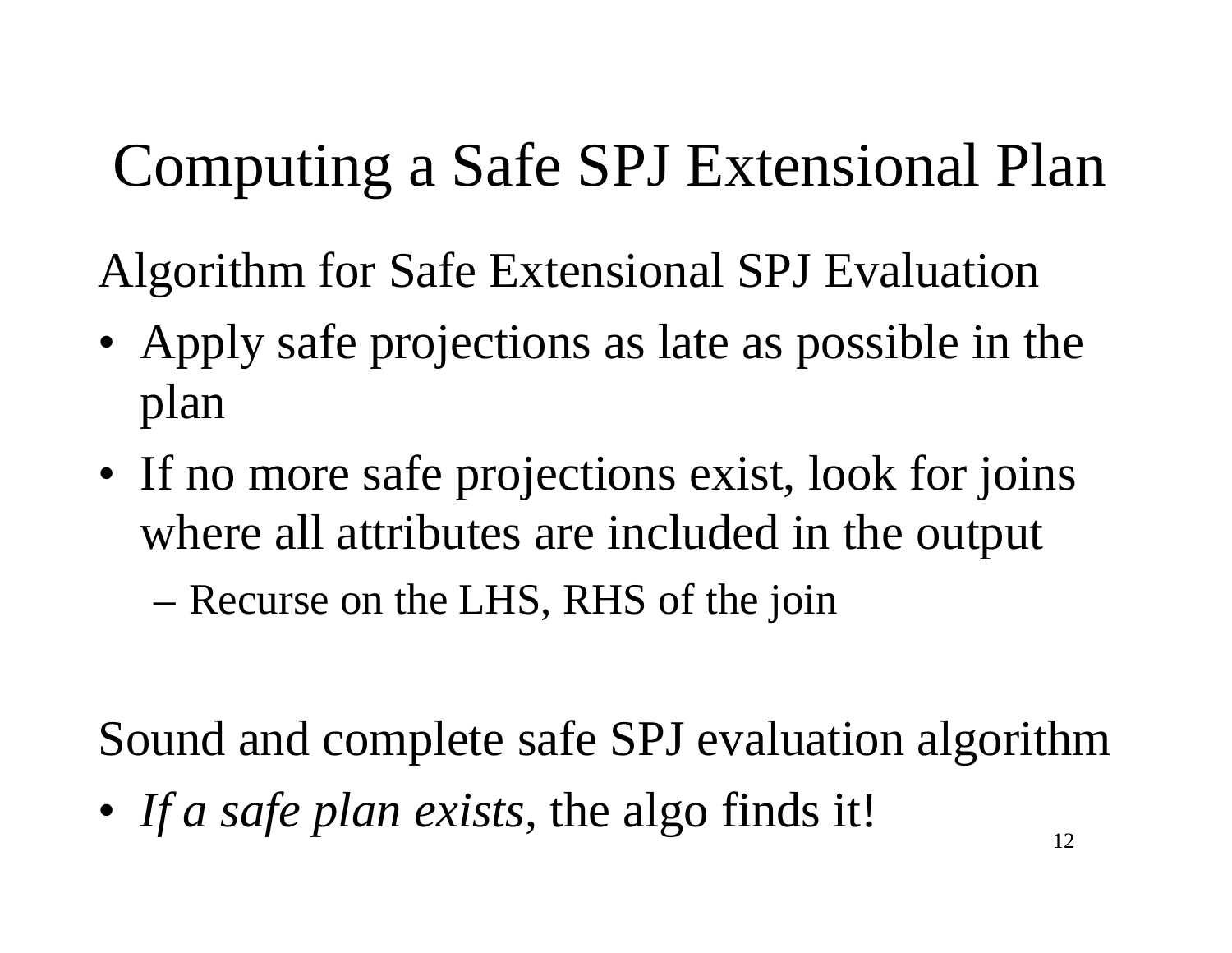# Summary on Query Complexity

Extensional query evaluation:

- Very popular
- Guarantees polynomial complexity
- However, result depends on query plan and correctness not always possible!

General query complexity

- #P complete (not surprising, given #SAT)
- Already #P hard for very simple query  $(Q_{bad})$

 $\overline{\mathbf{Y}}$ Probabilistic databases have high query complexity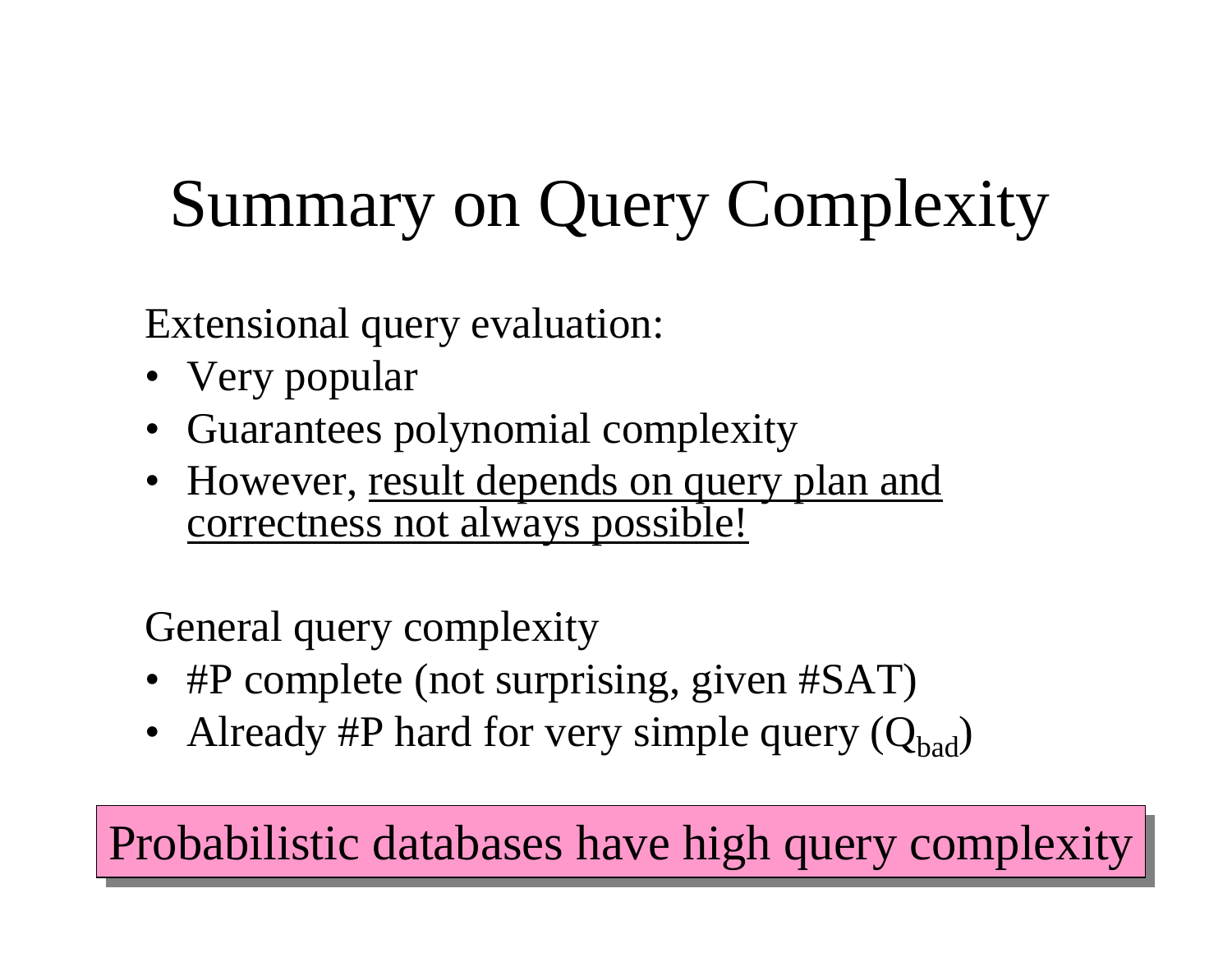## Efficient Approximate Evaluation: Monte-Carlo Simulation

Run evaluation with no projection/dup elimination till the very final step

- Intermediate tuples carry all attributes
- Each result tuple  $= group \ t_1,...,t_n$  of tuples with the same projection attribute values
	- – $P = Prob(\text{group}) = Prob(C_1 \text{OR } C_2 \text{OR} \dots C_n)$ , where each  $\mathrm{C}_{\mathrm{i}}\mathrm{=}\,\mathrm{e}_{1}$  AND  $\mathrm{e}_{2}$  … AND  $\mathrm{e}_{\mathrm{k}}$

14

- –Evaluate the probability of <sup>a</sup> *large* DNF expression
- – Can be efficiently approximated through MC simulation (a.k.a. sampling)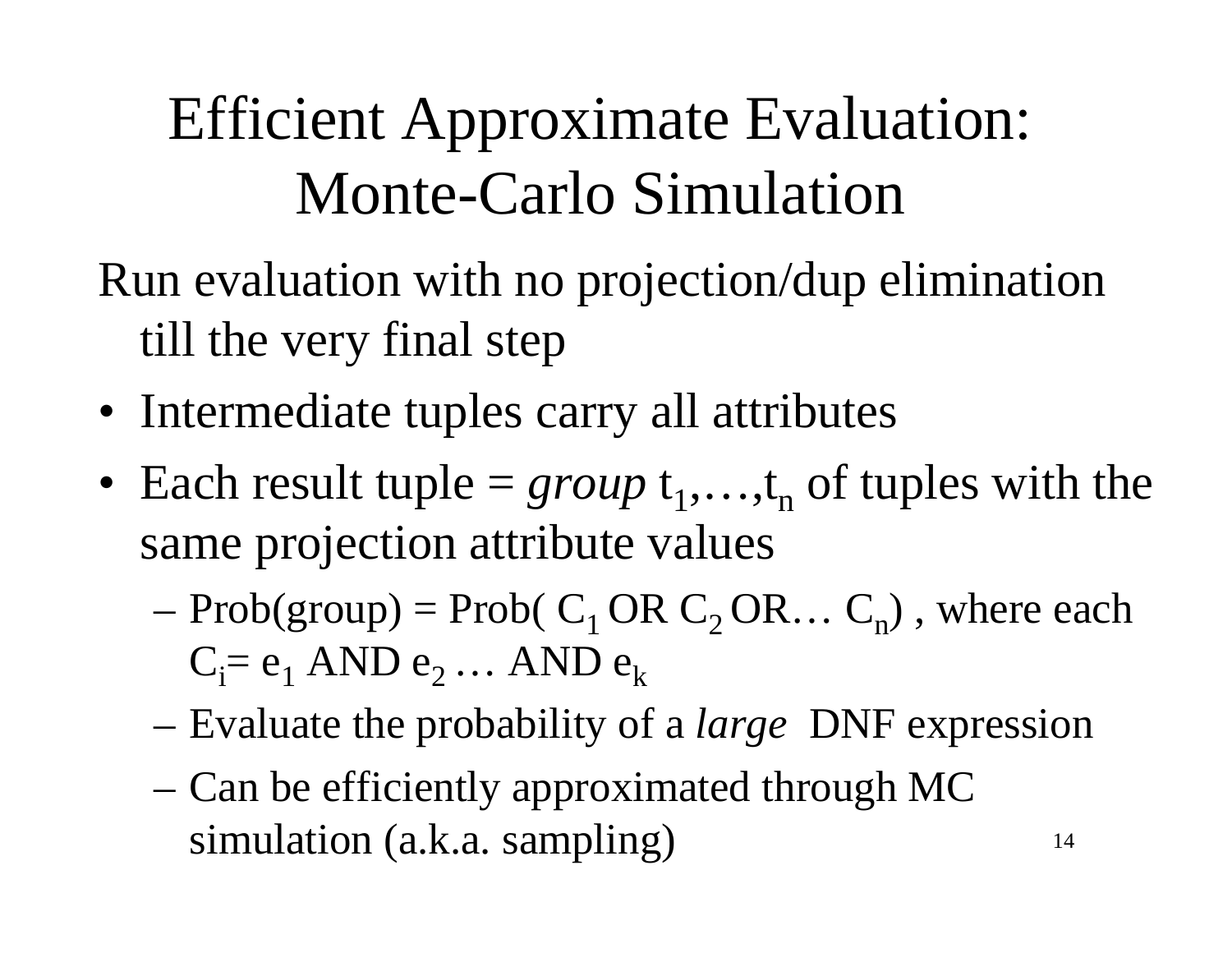# Monte Carlo Simulation

Naïve:

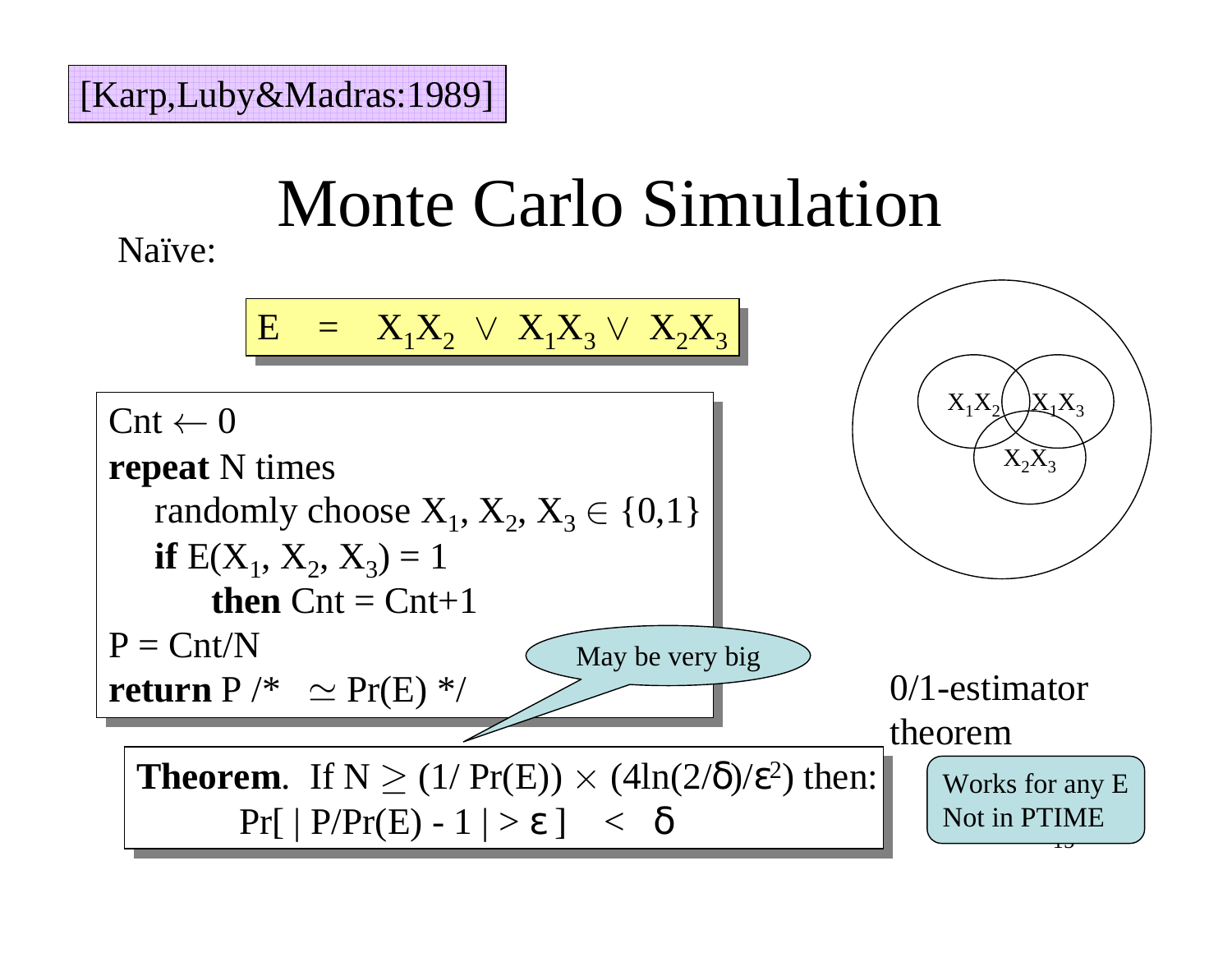#### Monte Carlo Simulation Improved:

$$
E = C_1 \vee C_2 \vee \ldots \vee C_m
$$

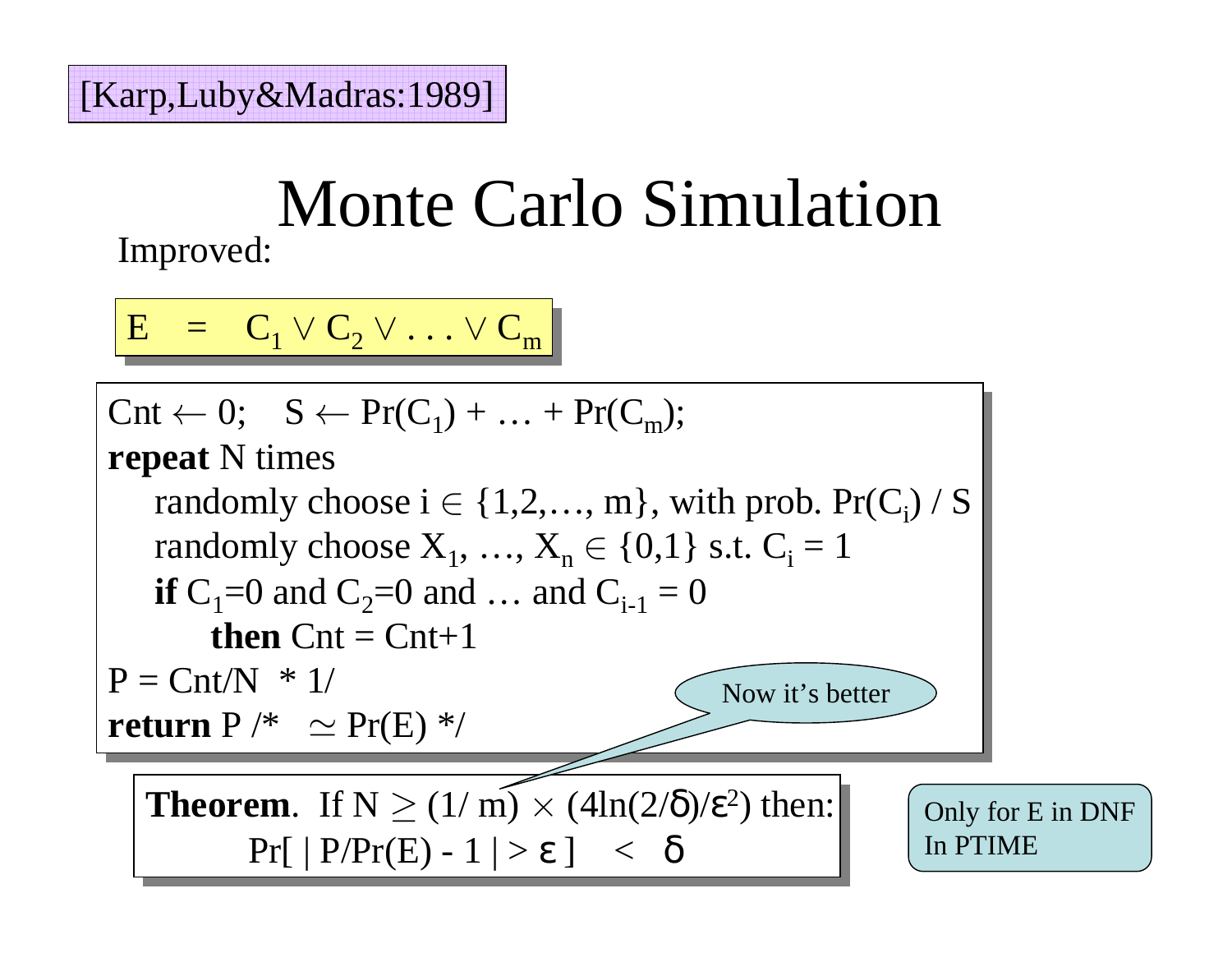## Summary on Monte Carlo

Some form of simulation is needed in probabilistic databases, to cope with the #P-hardness bottleneck

- Naïve MC: works well when Prob is big
- –– Improved MC: needed when Prob is small

Recent work *[Re,Dalvi,Suciu, ICDE'07]* describes optimized MC for top-k tuple evaluation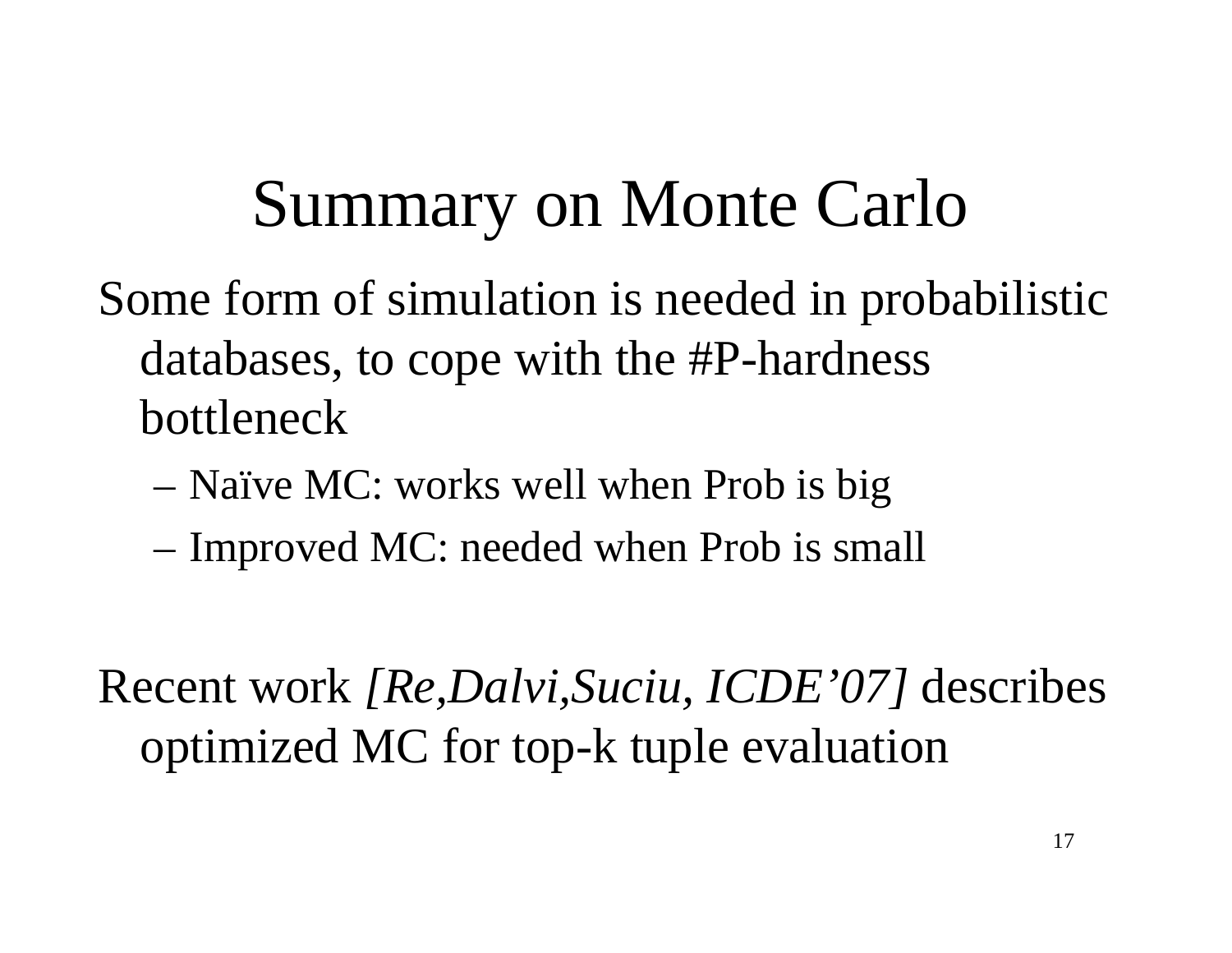## Handling Tuple Correlations

Tuple correlations/dependencies arise naturally

- –*Sensor networks:* Temporal/spatial correlations
- – During query evaluation (even starting with independent tuples)

Need representation formalism that can capture and evaluate queries over such correlated tuples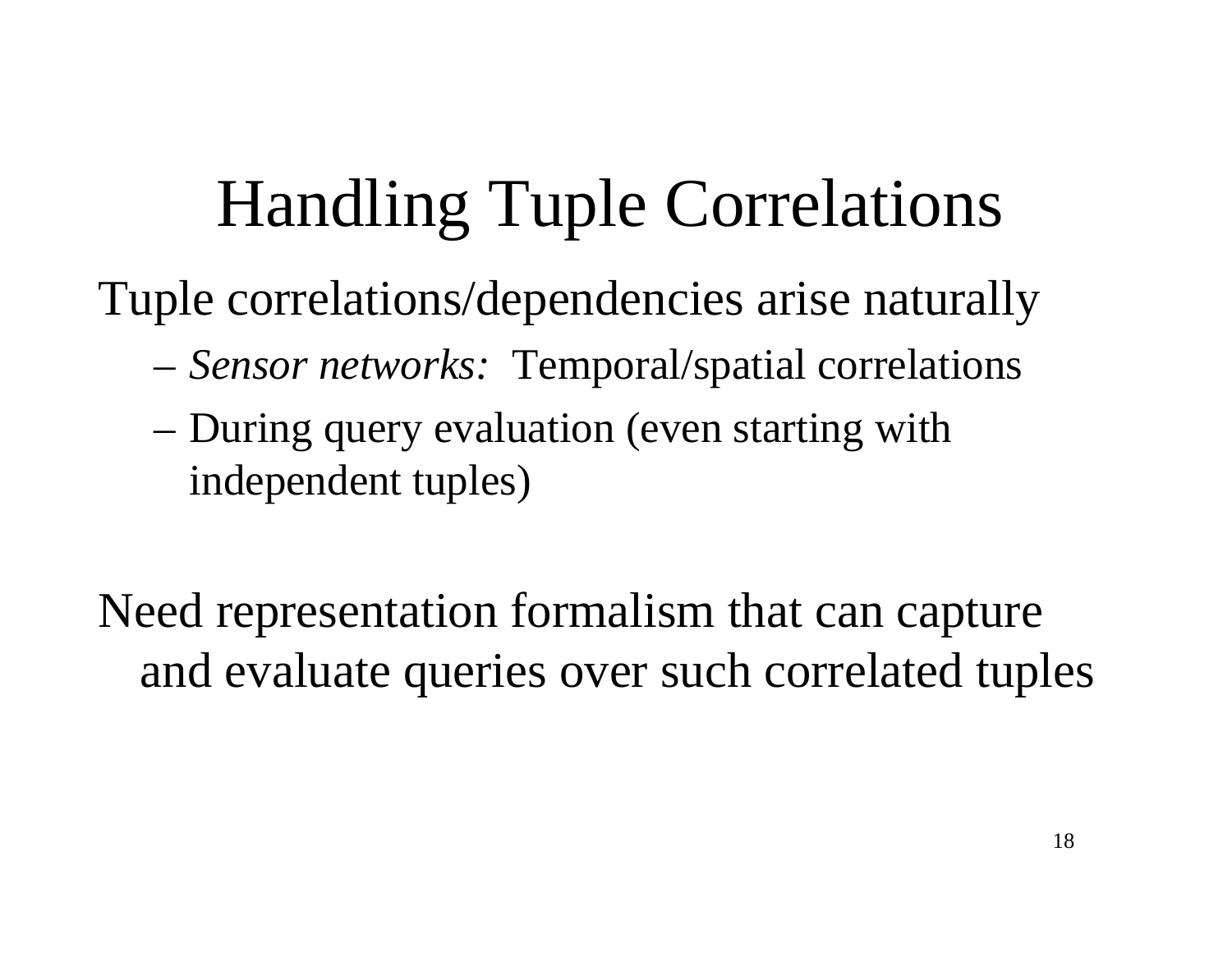- Capturing Tuple Correlations: Basic Ideas
- Use key ideas of Probabilistic Graphical Models (PGMs)
	- –Bayes and Markov networks are special cases
- Tuple-based random variables
	- –– Each tuple t  $\,$  corresponds to a Boolean RV  $\,$   $\rm X_t$

Factors capturing correlations across subsets of RVs – $f(X)$  is a function of a (small) subset  $X$  of the  $X_t$  RVs

19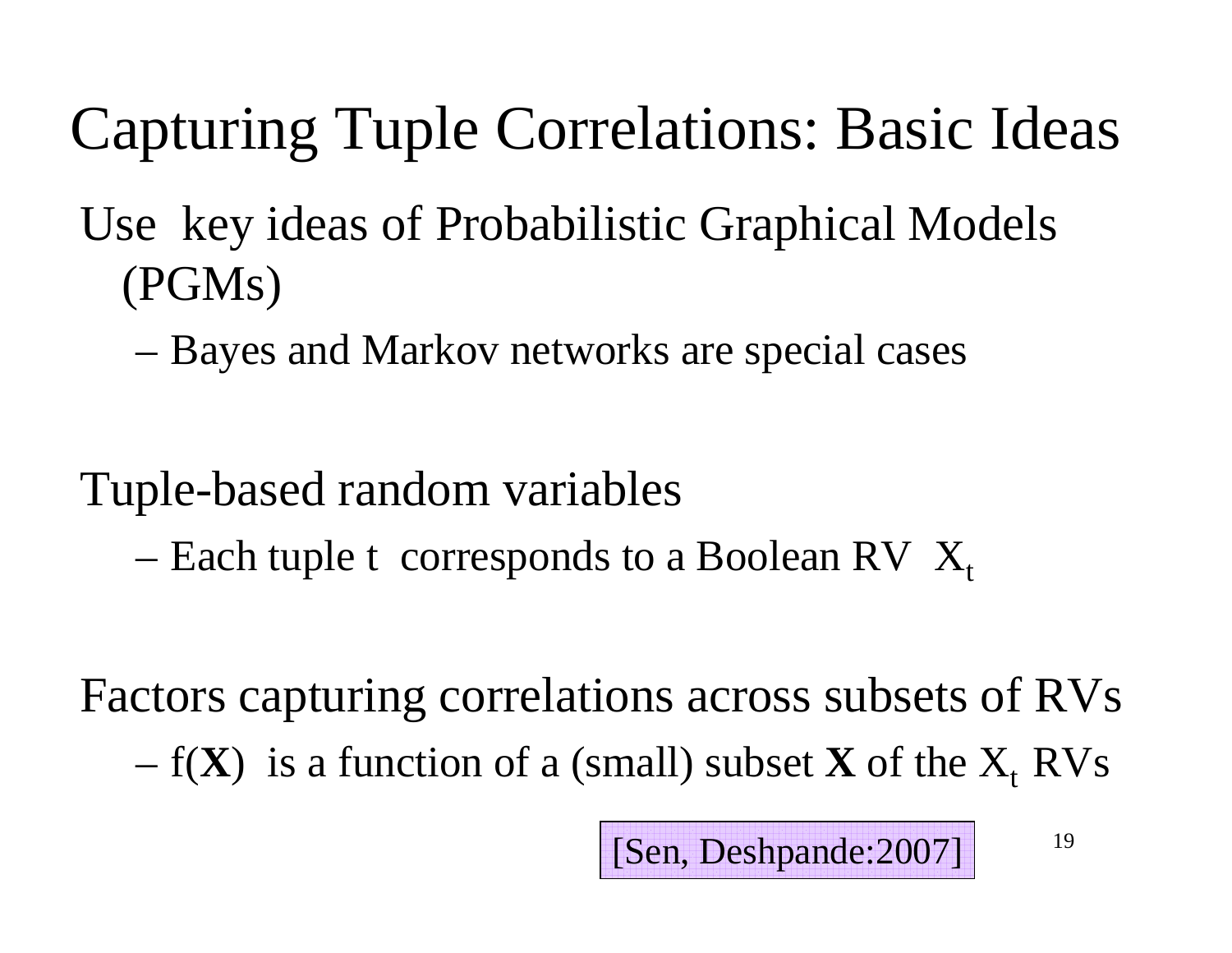Capturing Tuple Correlations: Basic Ideas Associate each probabilistic tuple with <sup>a</sup> binomial RV

Define PGM factors capturing correlations across subsets of tuple RVs

Probability of <sup>a</sup> possible world <sup>=</sup> product of all PGM factors

- PGM <sup>=</sup> factored, economical representation of possible worlds distribution
- *Closed & complete* representation formalism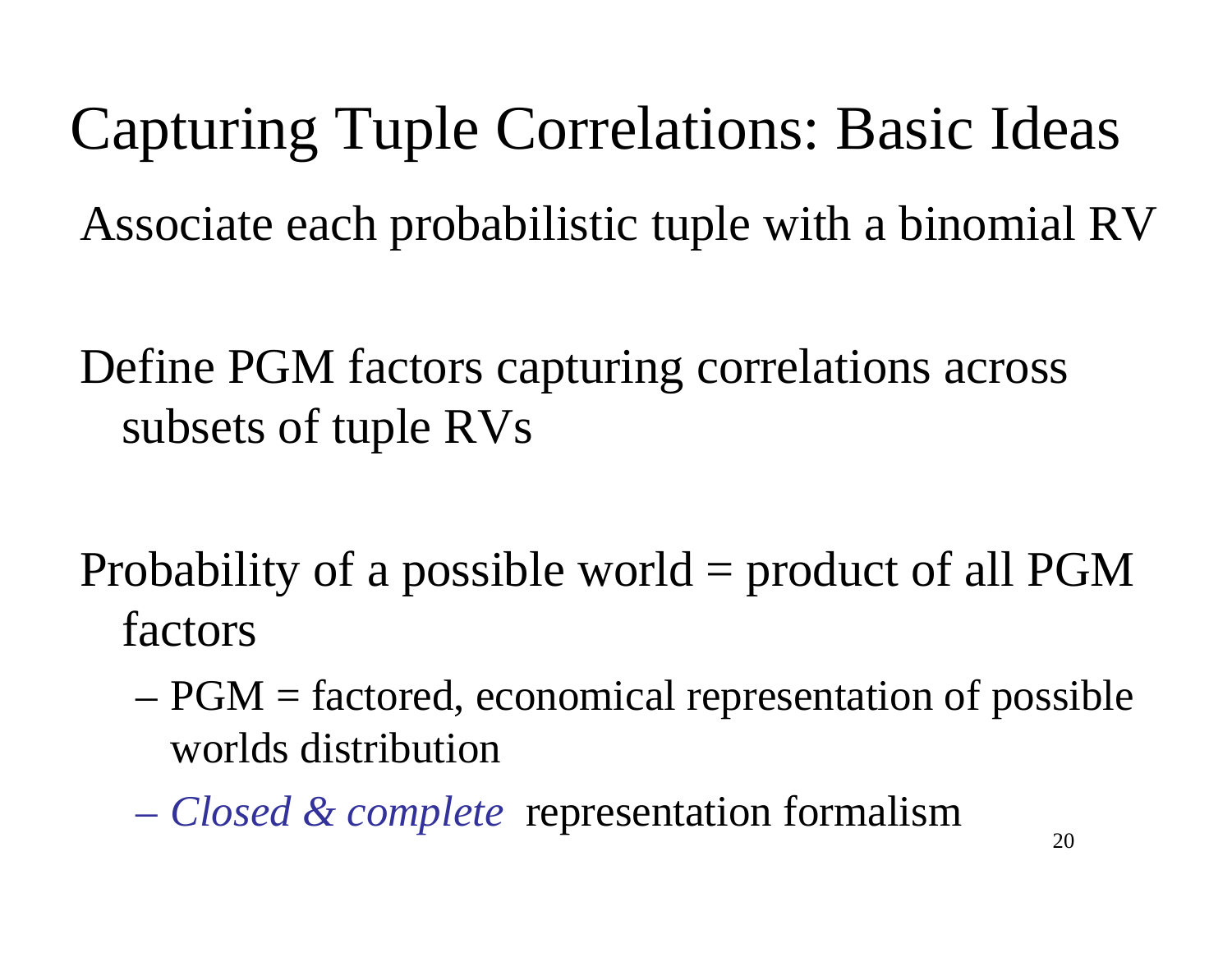## Example: Mutual Exclusion Want to capture mutual exclusion (XOR) between tuples  $\mathbf{s}_1$  and  $\mathbf{t}_1$



21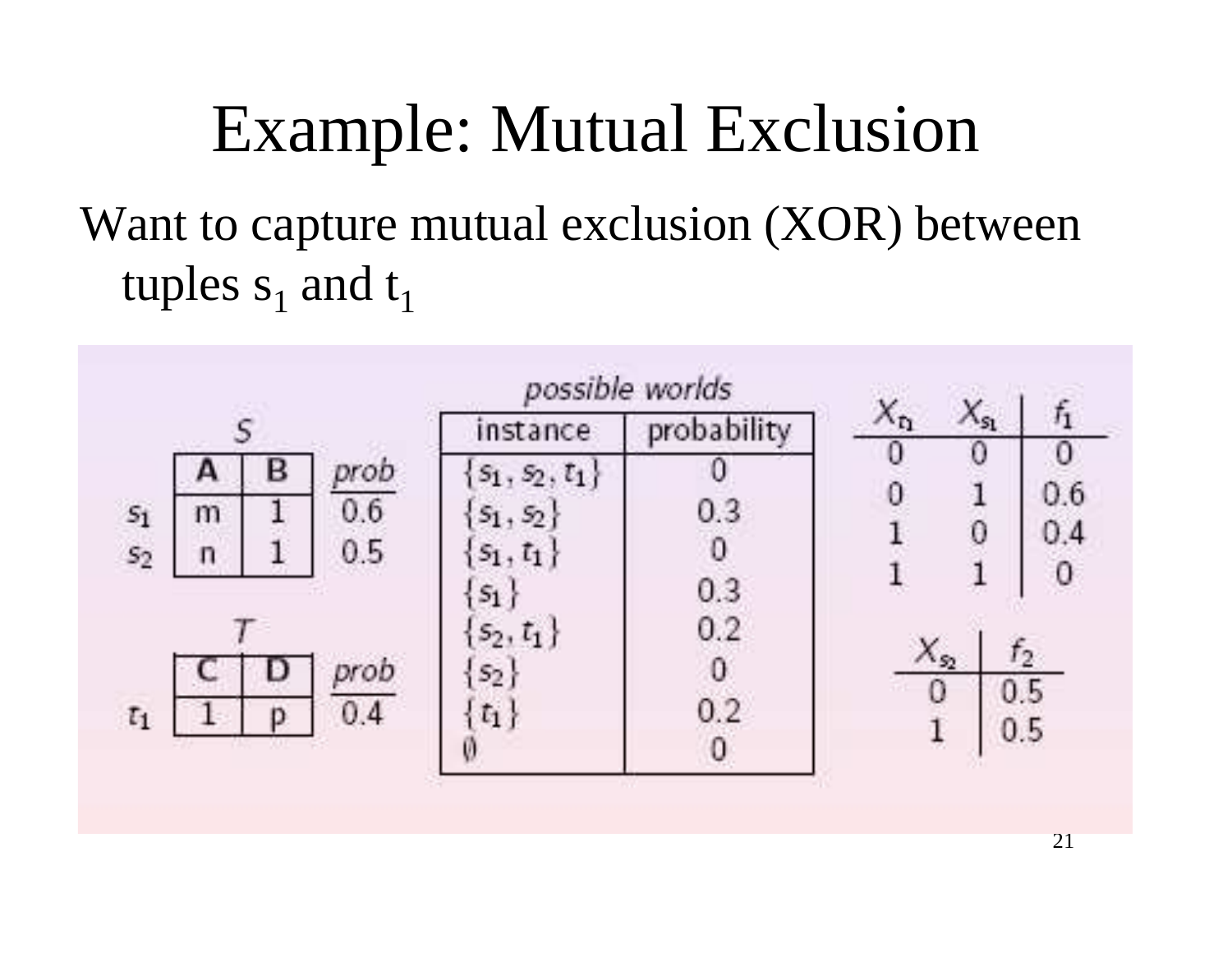## Example: Positive Correlation Want to capture positive correlation between tuples  $\mathrm{s}_1$  and  $\mathrm{t}_1$

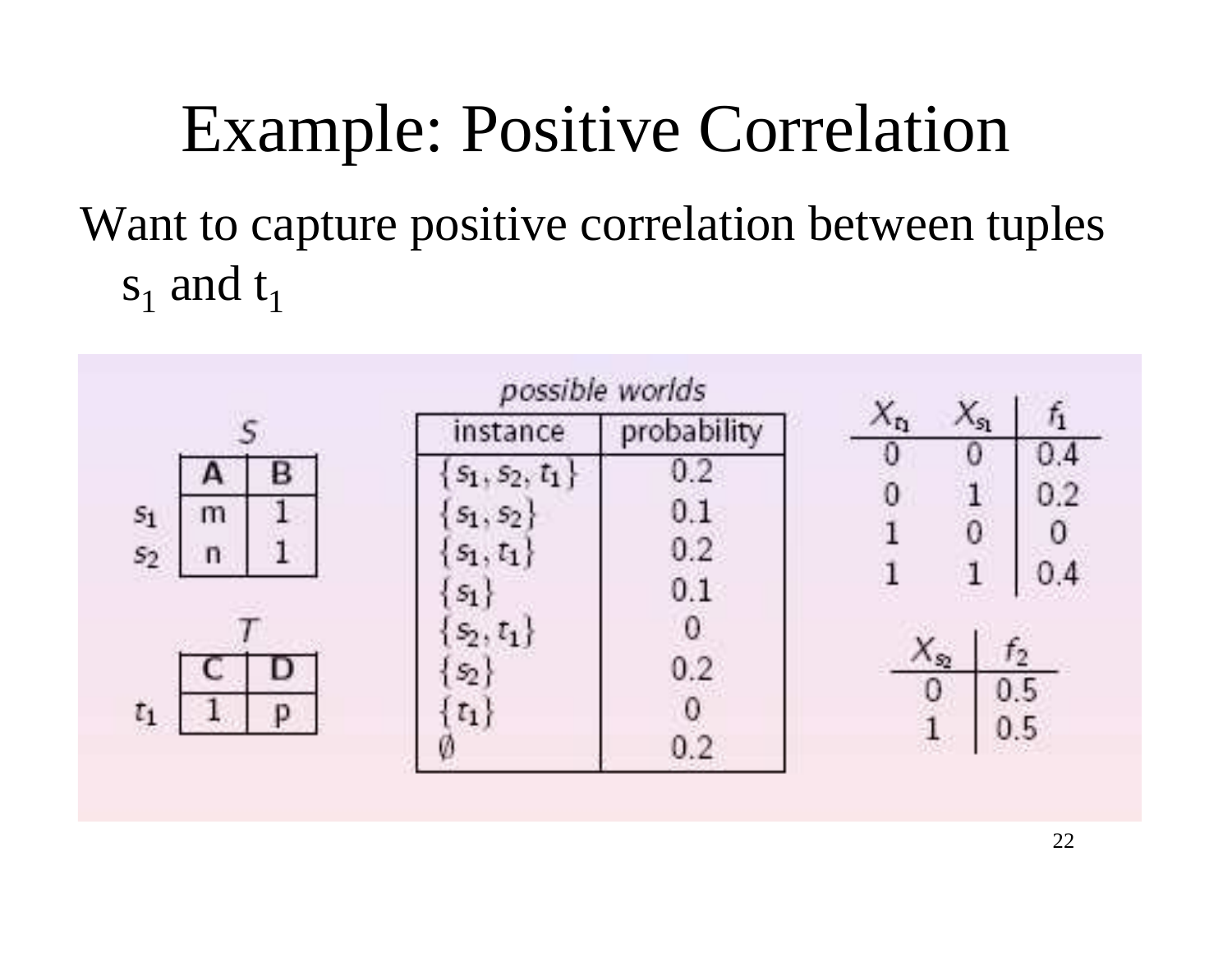## PGM Representation

#### *Definition:* A PGM is <sup>a</sup> graph whose nodes represen<sup>t</sup> RVs and edges represen<sup>t</sup> correlations



*Factors* correspond to the cliques of the PGM graph

- –Graph structure encodes conditional independencies
- – $-$  Joint pdf =  $\Pi$  clique factors
- $\mathcal{L}$  Economical representation  $(\Omega(2\Delta k) \mid k =$ lmay clique<sup>33</sup> - Economical representation  $(O(2^k), k=|max \space$ clique<sup>1</sup>)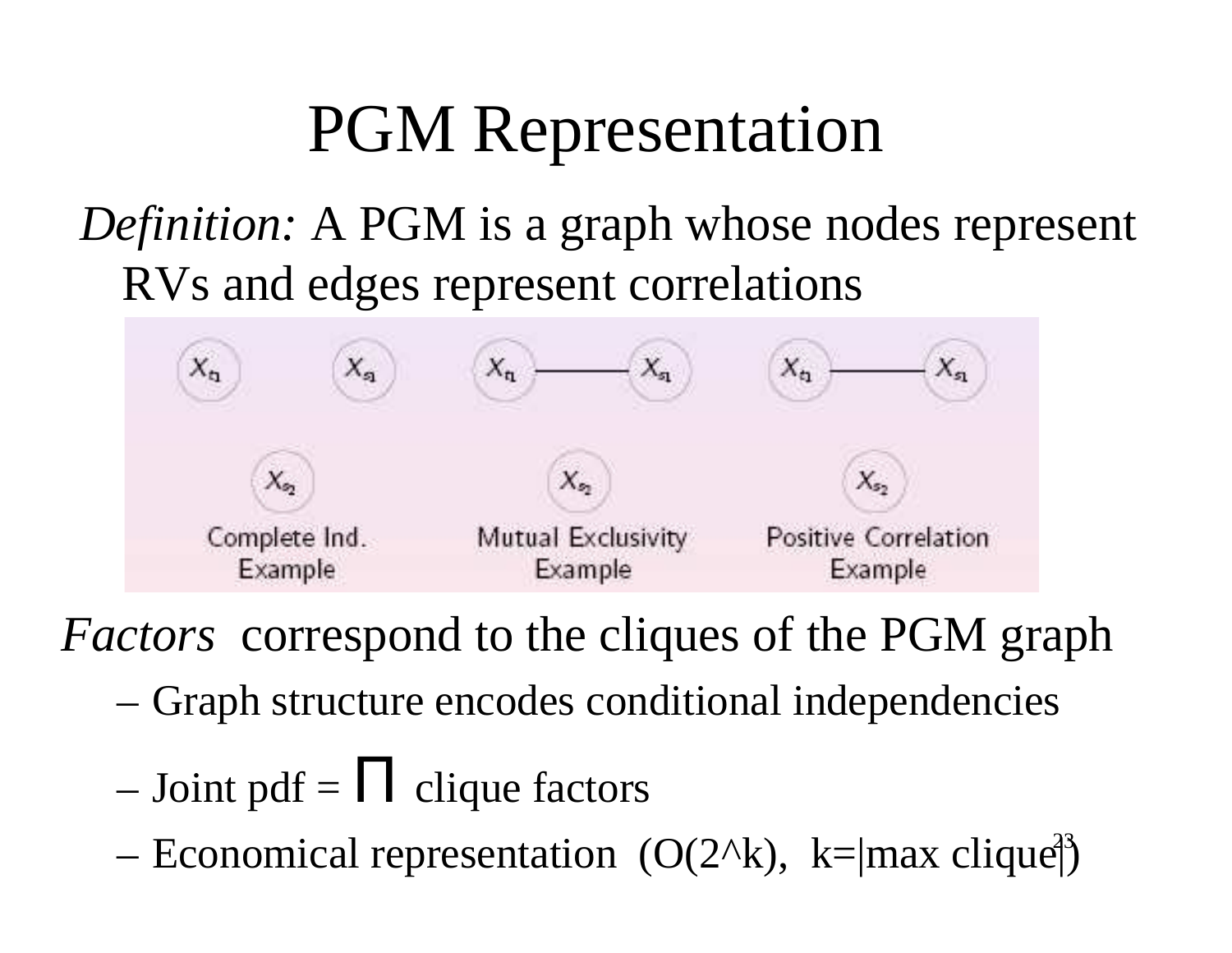# Query Evaluation: Basic Ideas

- Carefully represen<sup>t</sup> correlations between base, intermediate, and result tuples to generate <sup>a</sup> PGM for the query result distribution
	- Each relational op generates *Boolean factors* capturing the dependencies of its input/output tuples
- Final model <sup>=</sup> product of all generated factors
- Cast probabilistic computations in query evaluation as <sup>a</sup> *probabilistic inference* problem over the resulting (factored) PGM
	- Can import ML techniques and optimizations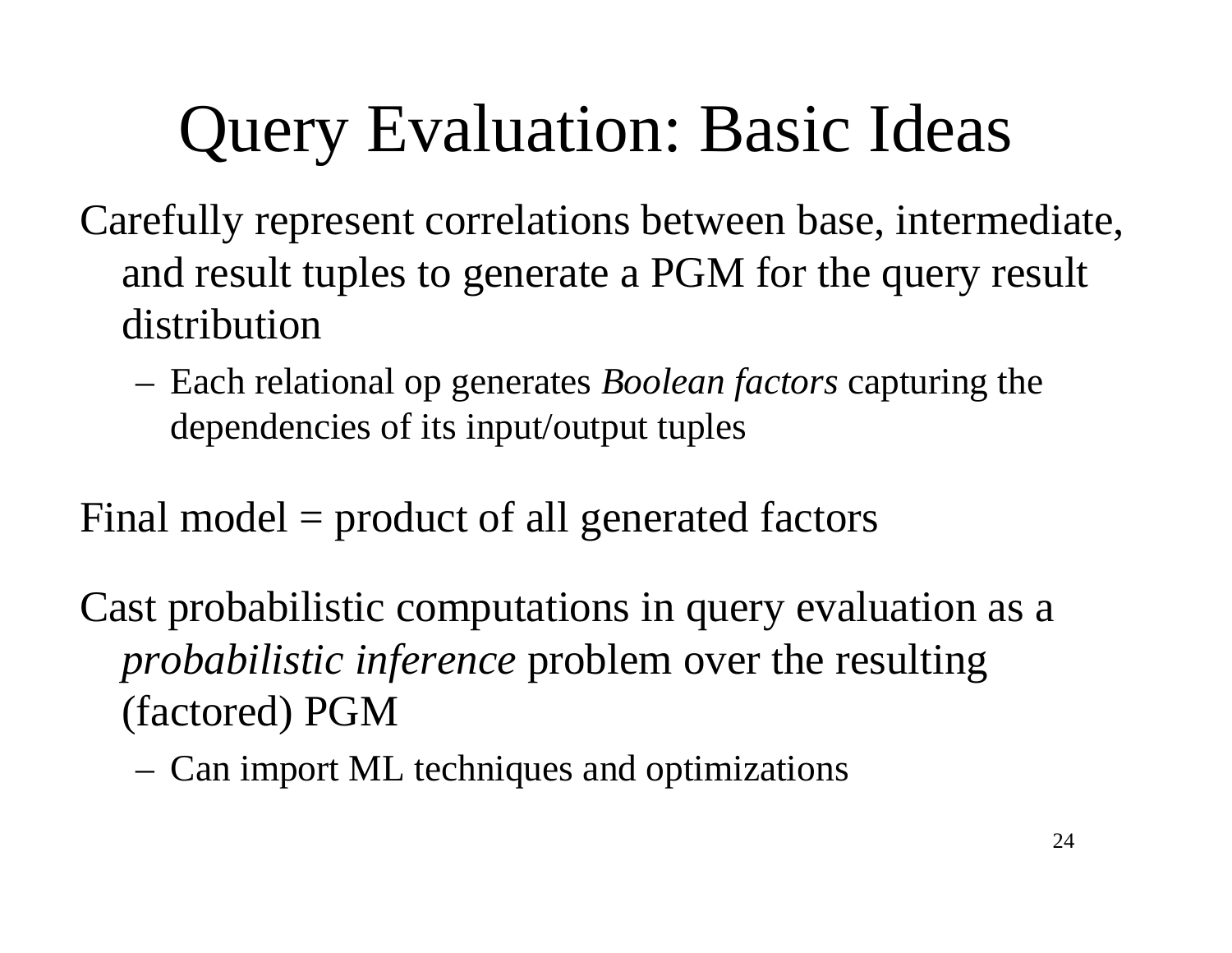## Query Evaluation: Example

Compute  $\prod_{D} (S \bowtie_{B=C} T)$ 

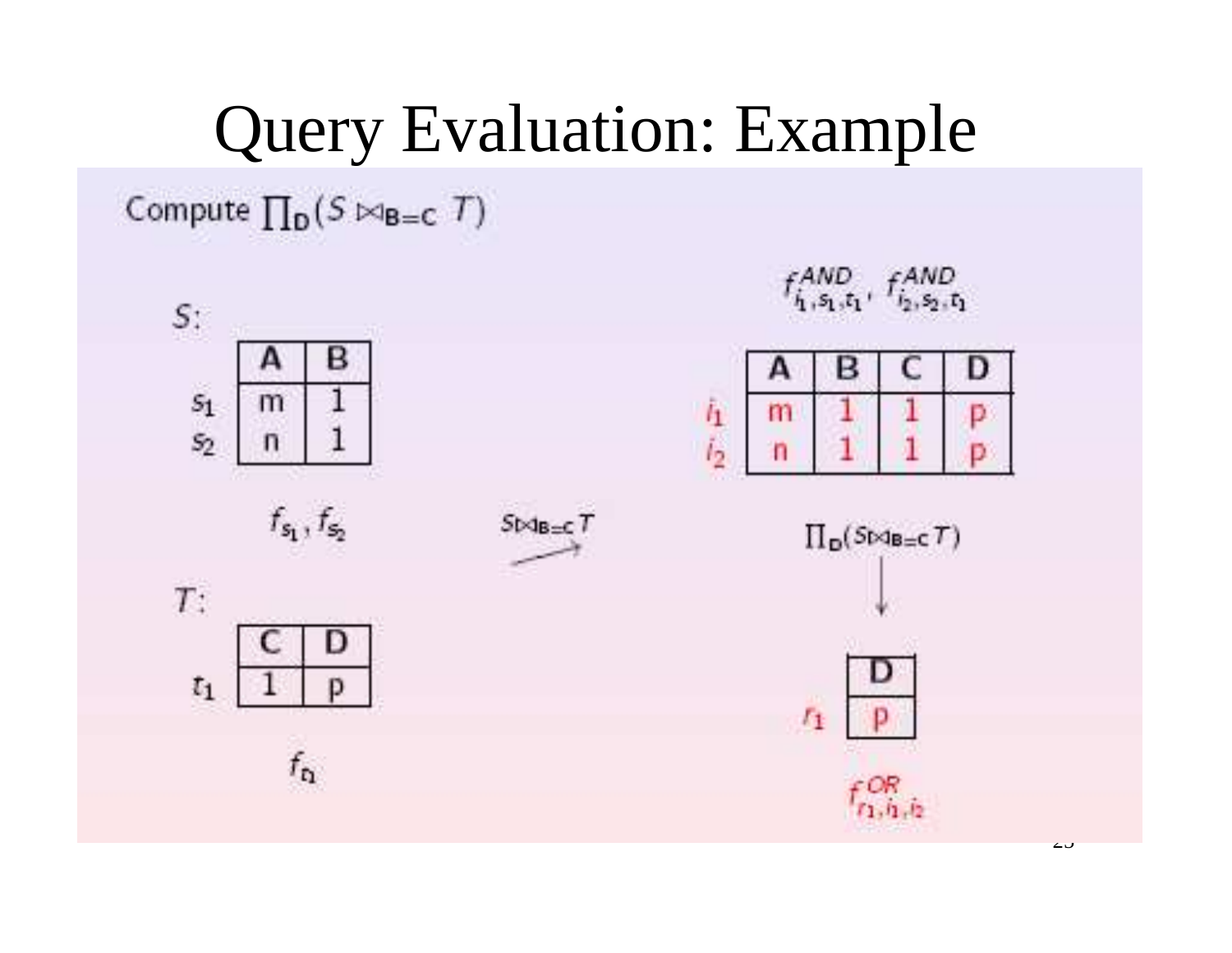## Probabilistic DBs: Summary

- Principled framework for managing uncertainties
	- –Uncertainty management: ML, AI, Stats
	- Benefits of DB world: declarative QL, optimization, scale to large data, physical access structs, …
- Prob DBs = "Marriage" of DBs and ML/AI/Stats
	- ML folks have also been moving our way: Relational extensions to ML models (PRMs, FO models, inductive logic programming, …)